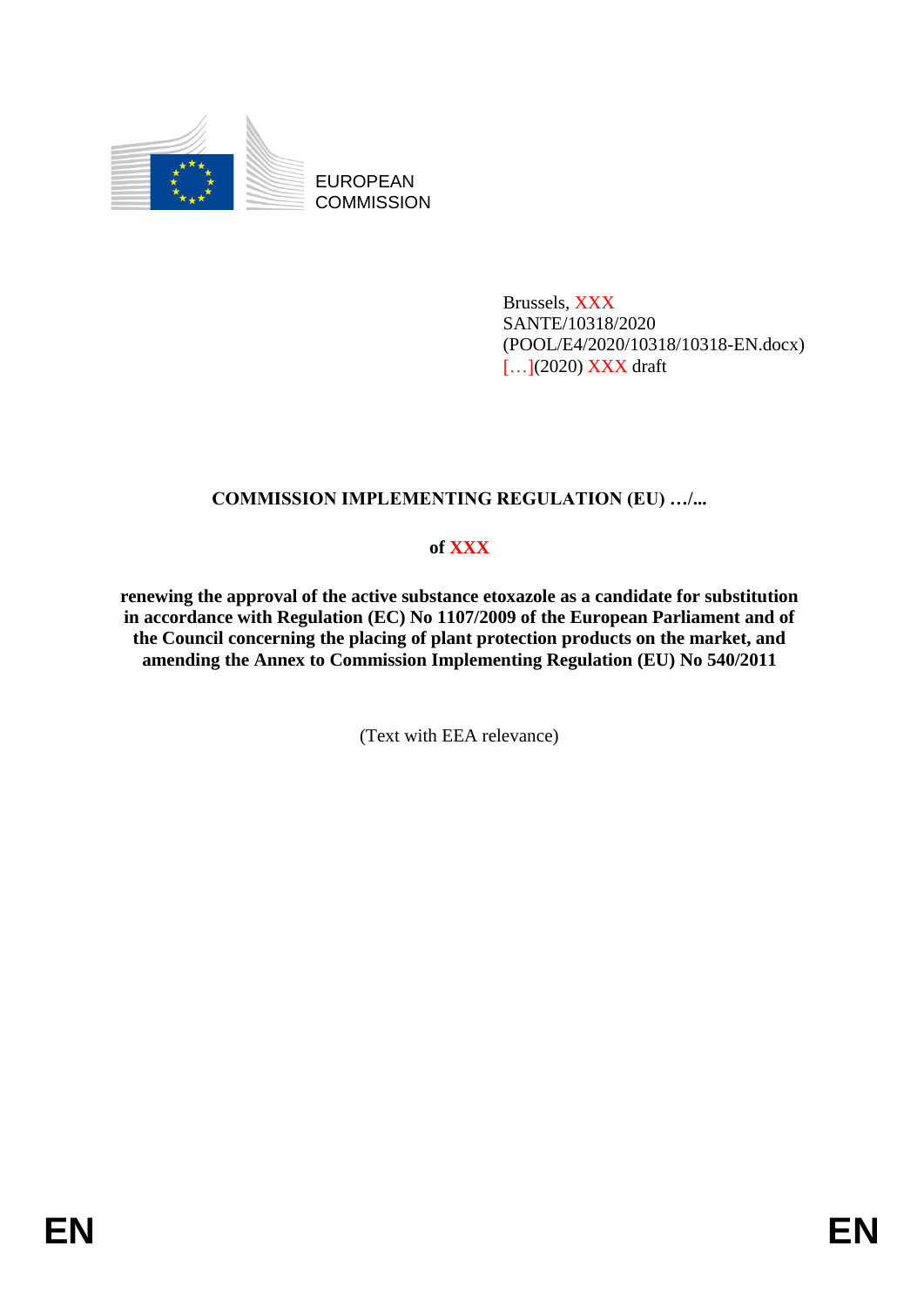## **COMMISSION IMPLEMENTING REGULATION (EU) …/...**

### **of XXX**

**renewing the approval of the active substance etoxazole as a candidate for substitution in accordance with Regulation (EC) No 1107/2009 of the European Parliament and of the Council concerning the placing of plant protection products on the market, and amending the Annex to Commission Implementing Regulation (EU) No 540/2011**

### (Text with EEA relevance)

#### THE EUROPEAN COMMISSION,

Having regard to the Treaty on the Functioning of the European Union,

Having regard to Regulation (EC) No 1107/2009, of the European Parliament and of the Council of 21 October 2009 concerning the placing of plant protection products on the market and repealing Council Directives 79/117/EEC and 91/414/EEC<sup>1</sup>, and in particular Article 20(1) in conjunction with Article 24(1) thereof,

Whereas:

- (1) Commission Directive 2005/34/EC<sup>2</sup> included etoxazole as an active substance in Annex I to Council Directive 91/414/EEC<sup>3</sup>.
- (2) Active substances included in Annex I to Directive 91/414/EEC are deemed to have been approved under Regulation (EC) No 1107/2009 and are listed in Part A of the Annex to Commission Implementing Regulation (EU) No 540/2011<sup>4</sup>.
- (3) The approval of the active substance etoxazole, as set out in Part A of the Annex to Implementing Regulation (EU) No 540/2011, expires on 31 July 2021.
- (4) An application for the renewal of the approval of the active substance etoxazole was submitted in accordance with Article 1 of Commission Implementing Regulation (EU) No 844/2012<sup>5</sup> within the time period provided for in that Article.
- (5) The applicant submitted the supplementary dossiers required in accordance with Article 6 of Implementing Regulation (EU) No 844/2012. The application was found to be complete by the rapporteur Member State.

1

<sup>&</sup>lt;sup>1</sup> OJ L 309, 24.11.2009, p. 1.<br><sup>2</sup> Commission Directive 200

<sup>2</sup> Commission Directive 2005/34/EC of 17 May 2005 amending Council Directive 91/414/EEC to include etoxazole and tepraloxydim as active substances (OJ L 125, 18.5.2005, p. 5).

<sup>&</sup>lt;sup>3</sup><br>Council Directive 91/414/EEC of 15 July 1991 concerning the placing of plant protection products on the market (OJ L 230, 19.8.1991, p. 1).

<sup>&</sup>lt;sup>4</sup> Commission Implementing Regulation (EU) No 540/2011 of 25 May 2011 implementing Regulation (EC) No 1107/2009 of the European Parliament and of the Council as regards the list of approved active substances (OJ L 153, 11.6.2011, p. 1).

<sup>5</sup> Commission Implementing Regulation (EU) No 844/2012 of 18 September 2012 setting out the provisions necessary for the implementation of the renewal procedure for active substances, as provided for in Regulation (EC) No 1107/2009 of the European Parliament and of the Council concerning the placing of plant protection products on the market (OJ L 252, 19.9.2012, p. 26).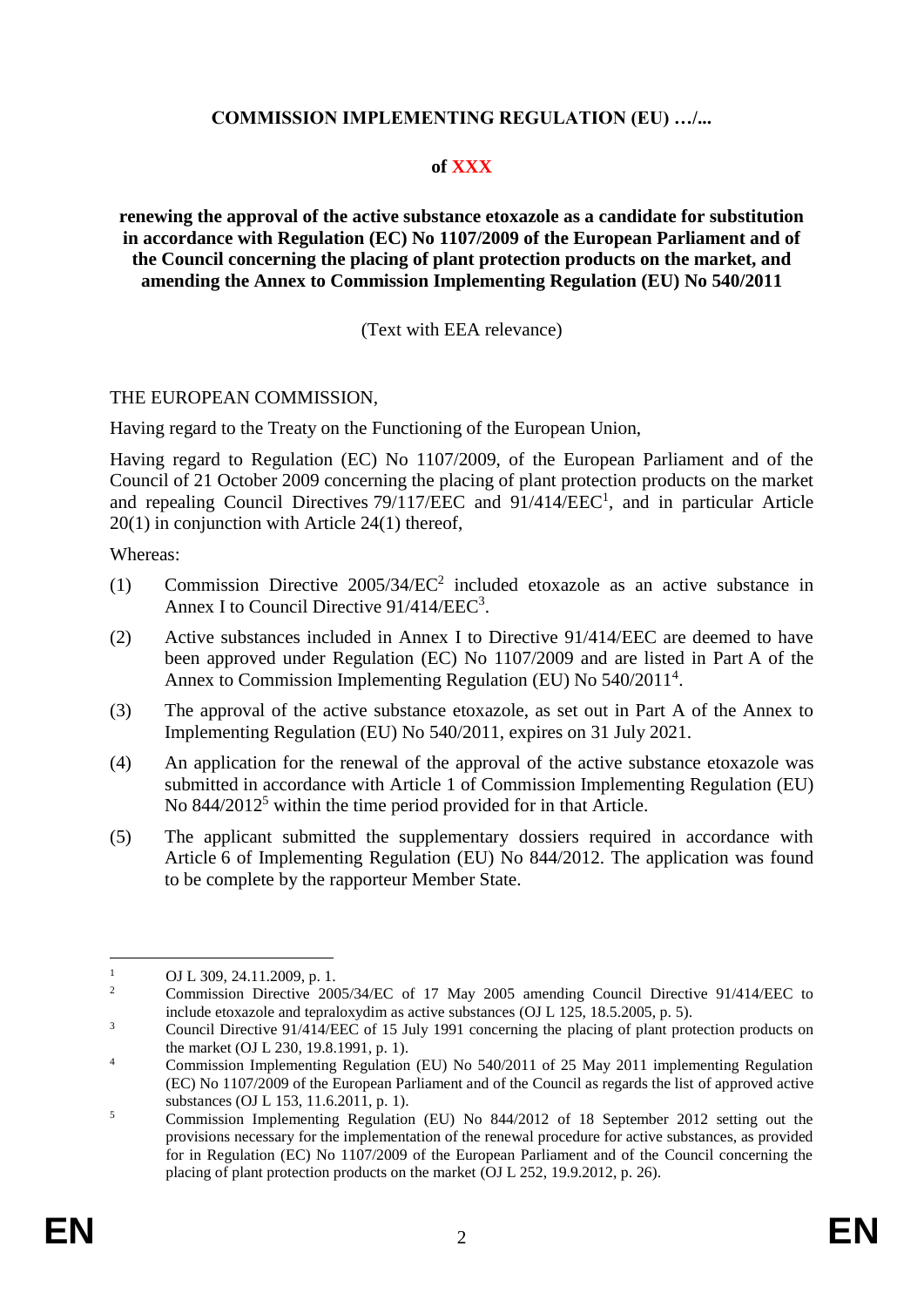- (6) The rapporteur Member State prepared a draft renewal assessment report in consultation with the co-rapporteur Member State and submitted it to the European Food Safety Authority ('the Authority') and the Commission on 20 September 2016.
- (7) The Authority made the supplementary summary dossier available to the public. The Authority also circulated the draft renewal assessment report to the applicant and to the Member States for comments and launched a public consultation on it. The Authority forwarded the comments received to the Commission.
- (8) On 12 September 2017, the Authority communicated to the Commission its conclusion<sup>6</sup> on whether etoxazole can be expected to meet the approval criteria provided for in Article 4 of Regulation (EC) No 1107/2009. The Commission presented a renewal report and the draft Regulation for etoxazole on 21 March 2018 and a revised version of the renewal report in March 2020 to the Standing Committee on Plants, Animals, Food and Feed .
- (9) As regards the criteria to identify endocrine disrupting properties introduced by Commission Regulation (EU)  $2018/605^7$ , the conclusion of the Authority indicates that, based on the scientific evidence, it is highly unlikely that etoxazole is an endocrine disrupter via the estrogenic, androgenic and thyroidogenic modalities. Furthermore, the available evidence indicates that etoxazole is unlikely to be an endocrine disruptor via the steroidogenic modality. Thus, the Commission concludes that etoxazole is not to be considered as having endocrine disrupting properties.
- (10) The Commission invited the applicant to submit its comments on the conclusion of the Authority and, in accordance with the third paragraph of Article 14(1) of Implementing Regulation (EU) No 844/2012, on the renewal report. The applicant submitted its comments on both versions of the renewal report, which have been carefully examined.
- (11) It has been established with respect to one or more representative uses of at least one plant protection product containing the active substance etoxazole that the approval criteria provided for in Article 4 of Regulation (EC) No 1107/2009 are satisfied.
- (12) The Commission, however, considers that etoxazole is a candidate for substitution pursuant to Article 24 of Regulation (EC) No 1107/2009. Etoxazole is considered a bioaccumulative and toxic substance in accordance with points 3.7.2.2 and the first sub point of 3.7.2.3 of Annex II to Regulation (EC) No 1107/2009. Etoxazole therefore fulfils the condition set in the second indent of point 4 of Annex II to Regulation (EC) No 1107/2009**.**
- (13) It is therefore appropriate to renew the approval of etoxazole as a candidate for substitution pursuant to Article 24 of Regulation (EC) No 1107/2009.
- (14) The risk assessment for the renewal of the approval of the active substance etoxazole is based on representative uses as an acaricide. While it is not necessary, in the light of this risk assessment, to maintain the restriction to use only as an acaricide, it is, however, necessary to provide, in accordance with Article 14(1) of Regulation (EC) No 1107/2009 in conjunction with Article 6 thereof and in the light of current scientific and technical knowledge, for certain conditions and restrictions. It is, in

 $\overline{6}$ <sup>6</sup> EFSA Journal 2017;15(10):4988. Available online: [www.efsa.europa.eu.](http://www.efsa.europa.eu/)<br>
<sup>7</sup> Commission Bogulation (EU) 2018/605 of 10 April 2018 amonding.

<sup>7</sup> Commission Regulation (EU) 2018/605 of 19 April 2018 amending Annex II to Regulation (EC) No 1107/2009 by setting out scientific criteria for the determination of endocrine disrupting properties (OJ L 101, 20.4.2018, p. 33).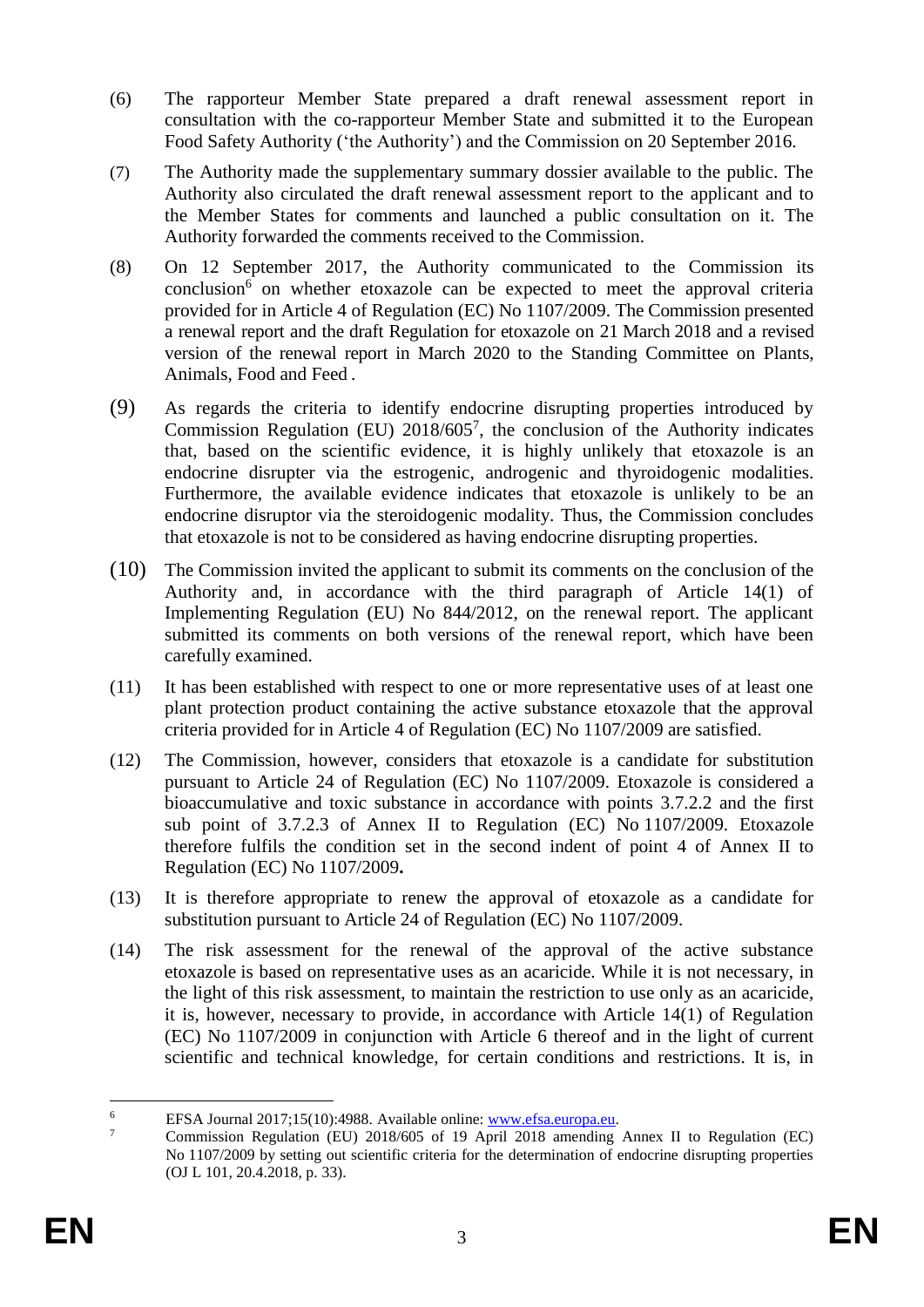particular, appropriate to restrict the use of plant protection products containing etoxazole to use on ornamental plants in permanent greenhouses. The restriction to ornamentals aims to exclude any dietary exposure of consumers because the risk assessment for processed commodities could not be finalised and uncertainties are too high. As high risk was identified to aquatic organisms, non-target arthropods and soil mites, the restriction to greenhouses as defined in Article 3 of Regulation (EC) No 1107/2009 aims to avoid exposure to the environment and non-target organisms.

- (15) In order to increase the confidence in the conclusion that etoxazole does not have endocrine disrupting properties, the applicant should provide an updated assessment, in accordance with point 2.2(b) of Annex II to Regulation (EC) No 1107/2009, of the criteria laid down in points 3.6.5 and 3.8.2 of Annex II to Regulation (EC) No 1107/2009, and in accordance with the guidance for the identification of endocrine disruptors<sup>8</sup>.
- (16) Implementing Regulation (EU) No 540/2011 should therefore be amended accordingly.
- (17) Implementing Regulation (EU) 2020/869 extended the approval period of etoxazole to 31 July 2021 in order to allow the renewal process to be completed before the expiry of the approval period of that active substance. However, given that a decision on renewal has been taken ahead of that extended expiry date, this Regulation shall apply from 1 February 2021.
- (18) The measures provided for in this Regulation are in accordance with the opinion of the Standing Committee on Plants, Animals, Food and Feed,

HAS ADOPTED THIS REGULATION:

#### *Article 1*

## *Renewal of the approval of the active substance*

The approval of the active substance etoxazole is renewed as set out in Annex I.

## *Article 2*

# *Amendments to Implementing Regulation (EU) No 540/2011*

The Annex to Implementing Regulation (EU) No 540/2011 is amended in accordance with Annex II to this Regulation.

#### *Article 3*

## *Entry into force and date of application*

This Regulation shall enter into force on the twentieth day following that of its publication in the *Official Journal of the European Union*.

It shall apply from 1 February 2021.

This Regulation shall be binding in its entirety and directly applicable in all Member States.

 $\overline{8}$ 

<sup>8</sup> Guidance for the identification of endocrine disruptors in the context of Regulations (EU) No 528/2012 and (EC) No 1107/2009; [https://efsa.onlinelibrarv.wilev.eom/doi/epdt710.2903/i.efsa.2018.5311.](https://efsa.onlinelibrarv.wilev.eom/doi/epdt710.2903/i.efsa.2018.5311)